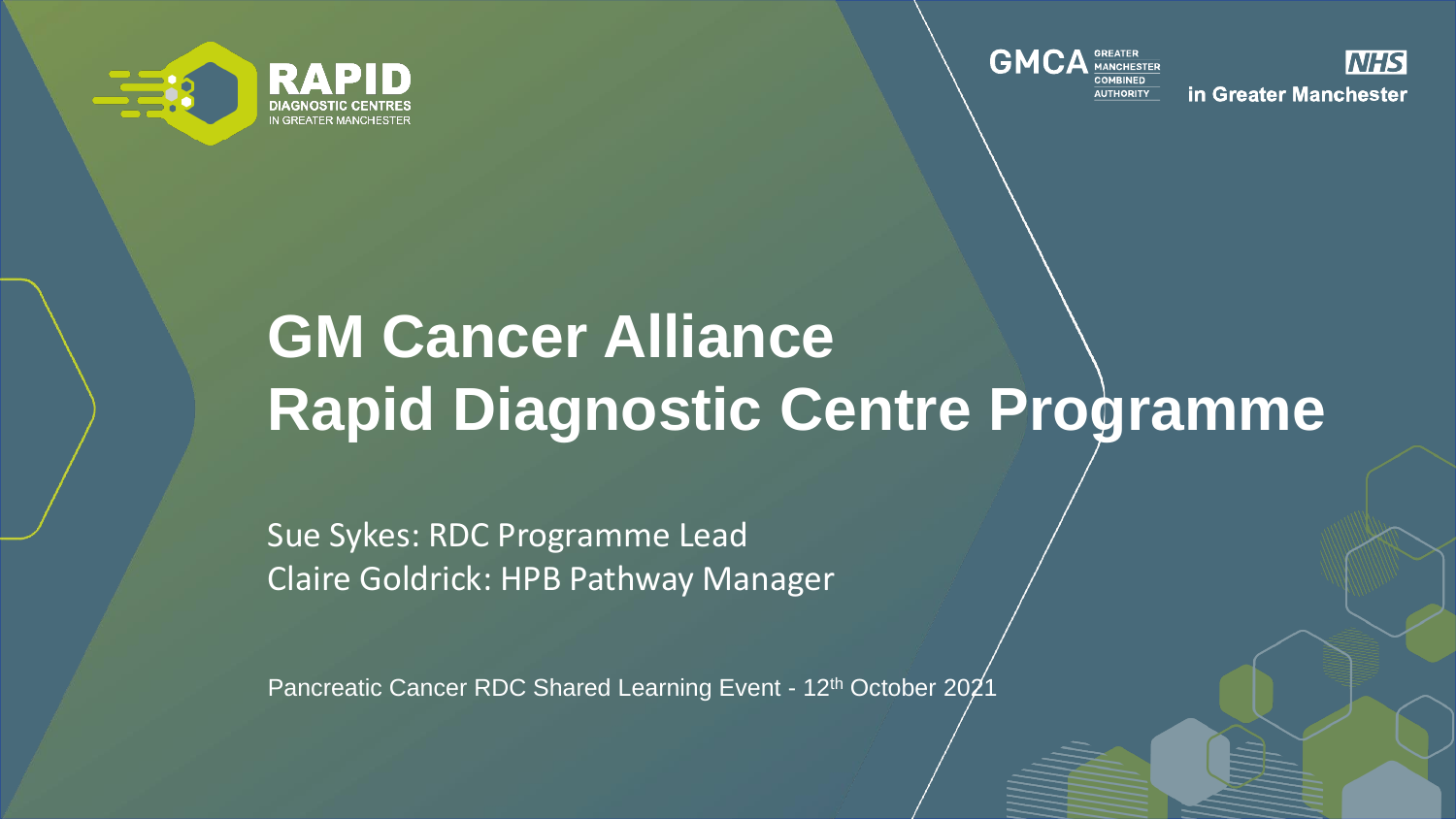

### **What have we achieved to date:**

| <b>GM RDC</b><br>Programme<br><b>Board</b>                     | • Formed in November 2019.<br>• To oversee the GM Cancer Alliance design and implementation of the national RDC Programme.                                                                                                                                                        |
|----------------------------------------------------------------|-----------------------------------------------------------------------------------------------------------------------------------------------------------------------------------------------------------------------------------------------------------------------------------|
| <b>Northern</b><br>Care Alliance<br><b>NHS Group</b>           | . Non Specific Symptoms (NSS) RDC live in June 2020.; 1 clinical team, 2 hospital sites, 32 slots per week.<br>• Live pathways include: NSS pathway and vague symptoms re-directs from Gynaecology, Haematology, HPB, Upper<br>Gastrointestinal, Lower Gastrointestinal pathways. |
| Manchester<br><b>University NHS</b><br><b>Foundation Trust</b> | • NSS RDC live February 2021; 1 clinical team, 3 hospital sites (moving to 3 in June 2021), 24 slots per week.<br>• Site Specific RDCs: Gynaecology Exclusion clinic , Upper Gastrointestinal RDC, Sarcoma RDC & HPB (Nov 2021)                                                   |
|                                                                |                                                                                                                                                                                                                                                                                   |
| <b>Embedding RDC</b><br>principles                             | . In collaboration with GM Cancer Alliance Pathway Boards where appropriate embedding RDC principles into Site<br>Specific cancer pathways - ongoing work.                                                                                                                        |
|                                                                |                                                                                                                                                                                                                                                                                   |
| Commissioning<br>Task & Finish<br>Group                        | • Formed in March 2021; with the principle purpose of ensuring GM CCGs are engaged in the implementation, roll out<br>and future sustainability of the national RDC programme across GM.                                                                                          |
|                                                                |                                                                                                                                                                                                                                                                                   |
| Collaboration<br>with NHSE/I                                   | • Significant collaboration with the NHSE/I RDC programme team over the last 12 months, working on RDC compliance,<br>Navigator training programme, Adopt and Adapt, RDCs as part of cancer recovery.                                                                             |

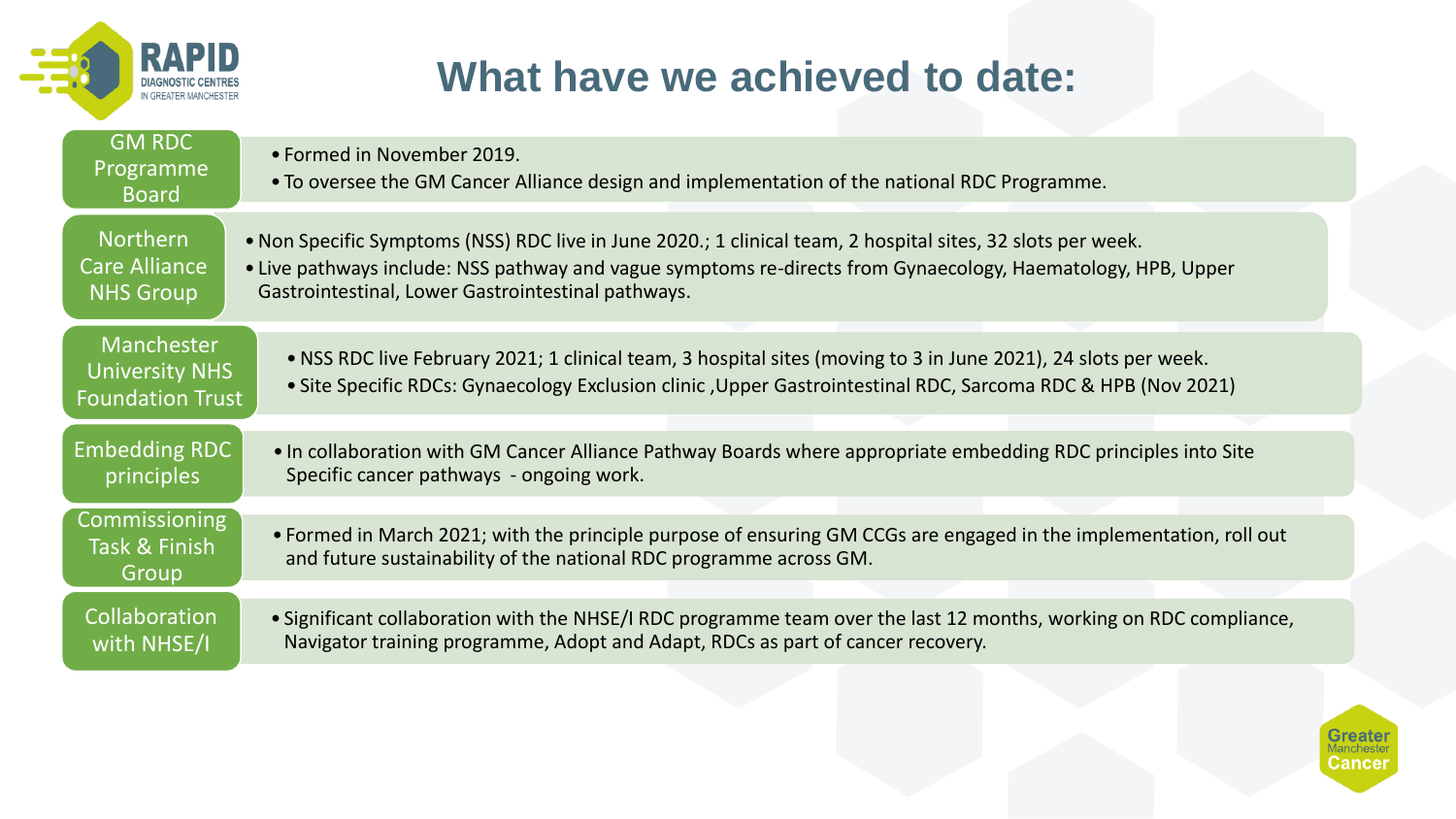

#### **Non Specific Symptoms**

| Weight loss (>5% in three months)                                                            | Unexplained night sweats                                  |
|----------------------------------------------------------------------------------------------|-----------------------------------------------------------|
| Decreased appetite                                                                           | Hepatomegaly                                              |
| <b>Nausea</b>                                                                                | Splenomegaly                                              |
| <b>Bloating</b>                                                                              | Continued patient/family concern                          |
| Abdo pain – non specific                                                                     | <b>GP</b> concern                                         |
| Persistent pain                                                                              | Anaemia                                                   |
| Fatigue                                                                                      | Unprovoked DVT with signs suggesting<br>underlying cancer |
| Inguinal Lymphadenopathy<br>(Axillary – Refer to Breast, Cervical –<br>Refer to Head & Neck) | Abnormal imaging suggestive of<br>metastatic disease      |

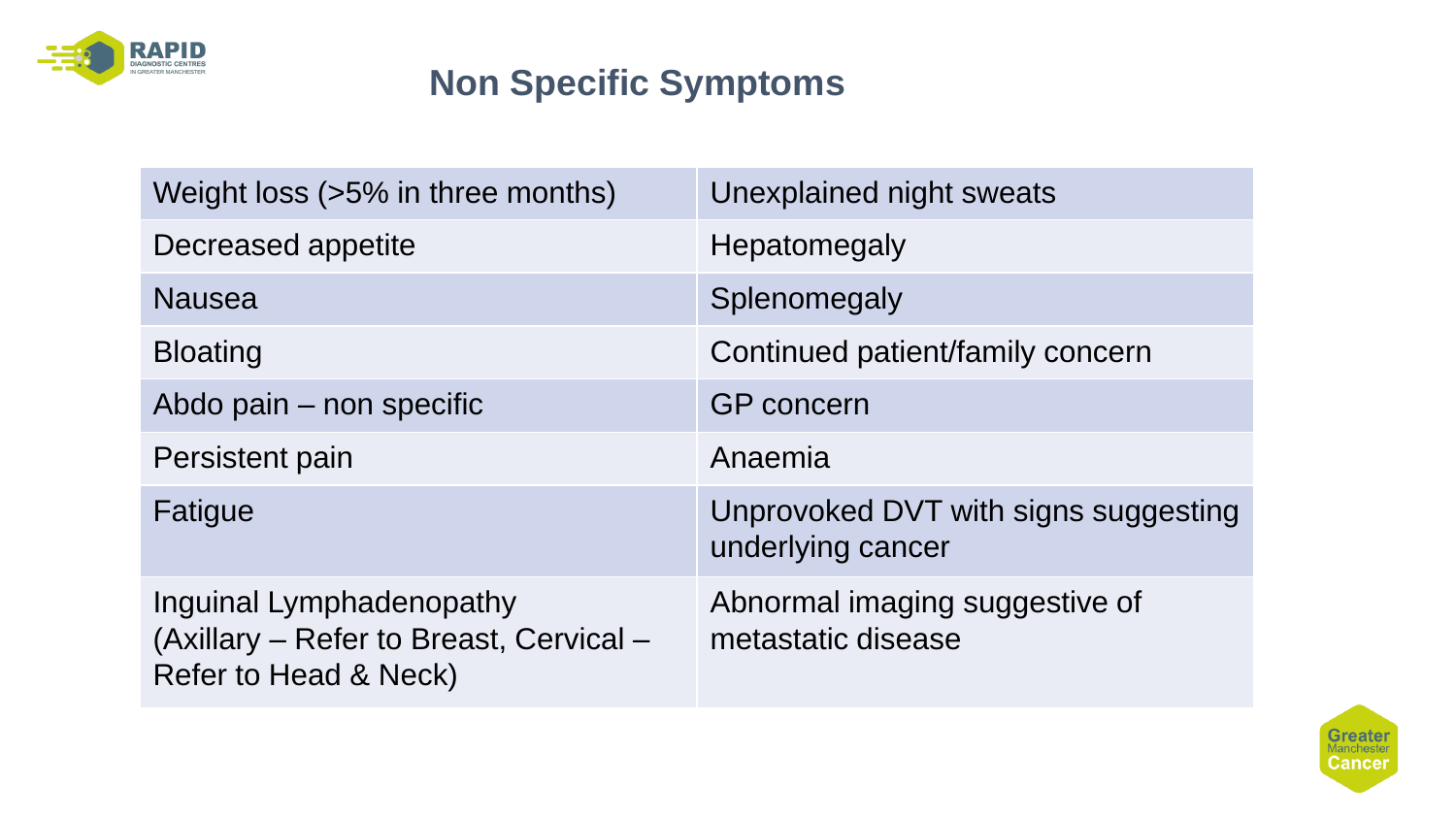#### **RDC Model of Care**

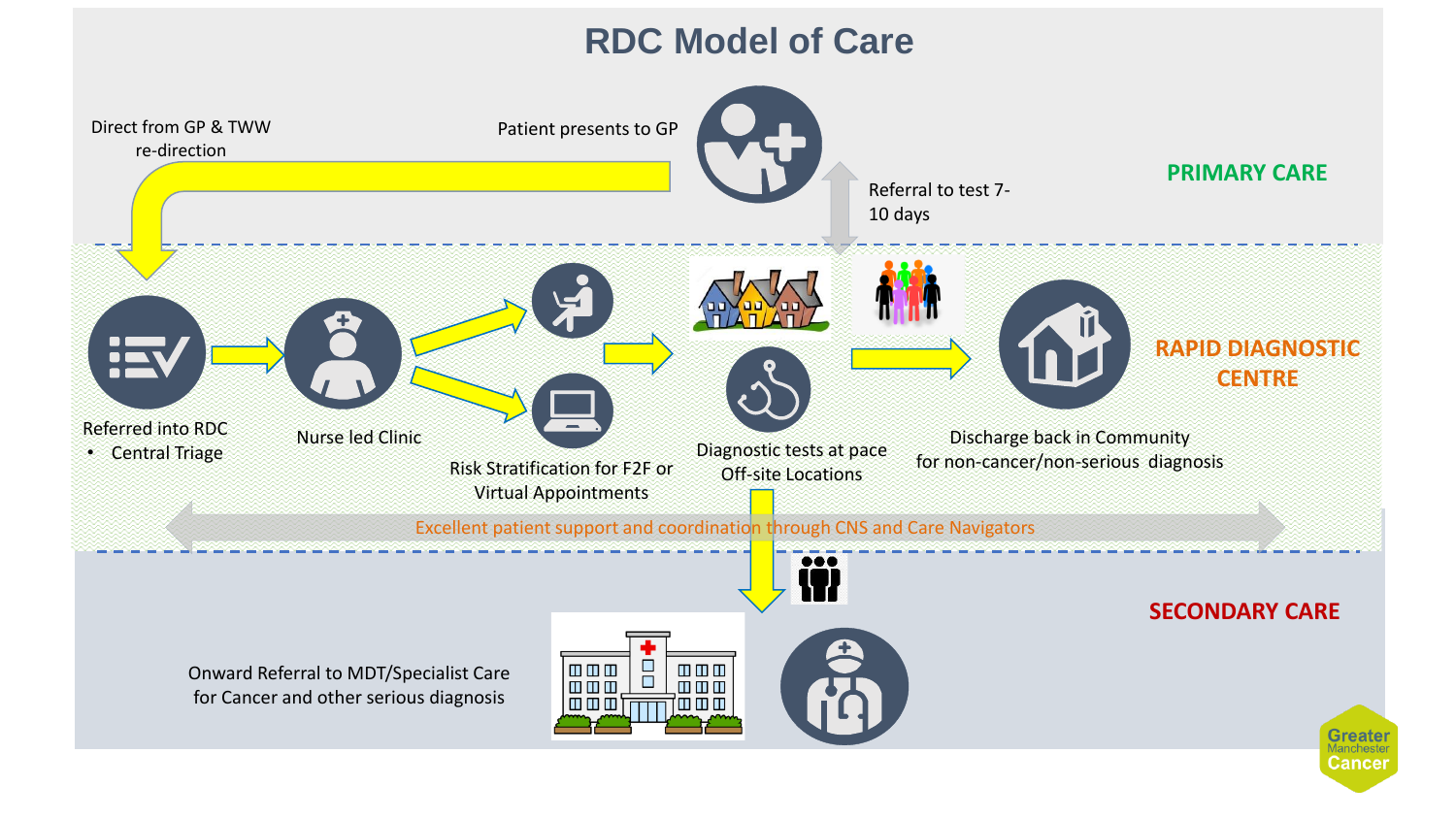

#### **GM Cancer Alliance RDC Activity Update - September 2021**

**(further metrics being developed locally)**

|                                                                                                              | <b>Northern Care Alliance Hospital Group</b><br>(June 2020 - August 2021) | <b>Manchester University NHS Foundation</b><br>Trust (February 2021 - August 2021) |
|--------------------------------------------------------------------------------------------------------------|---------------------------------------------------------------------------|------------------------------------------------------------------------------------|
| Total number of referrals received into RDC on a<br>NSS pathway direct from Primary care since<br>going live | 1009                                                                      | 430                                                                                |
| Total number of referrals received into RDC via<br>internal redirects since going live                       | 481                                                                       | 14                                                                                 |
| Total number of patients seen in the NSS RDC<br>who progress to an investigative diagnostic                  | 1054                                                                      | 374                                                                                |
| Average time from referral to 1 <sup>st</sup> diagnostic                                                     | 13 Days                                                                   | 8.76 days                                                                          |
| Average time for Y/N to cancer (FDS)                                                                         | 16 Days                                                                   | $19.1$ days                                                                        |
| Total number of cancers diagnosed                                                                            | 69                                                                        | 35                                                                                 |
| Top 3 cancers diagnosed                                                                                      | Lung $(14)$<br>Pancreas (10)<br>Lymphoma (8)                              | Lung $(12)$<br>Pancreas (5)<br>Lymphoma (3)                                        |
| Cancer conversion rate                                                                                       | 6%                                                                        | 9.4%                                                                               |
| Non cancer but serious illness conversion rate<br>(national guidance awaited)                                | $*15%$                                                                    | Greatel<br>3.7%<br>Cancer                                                          |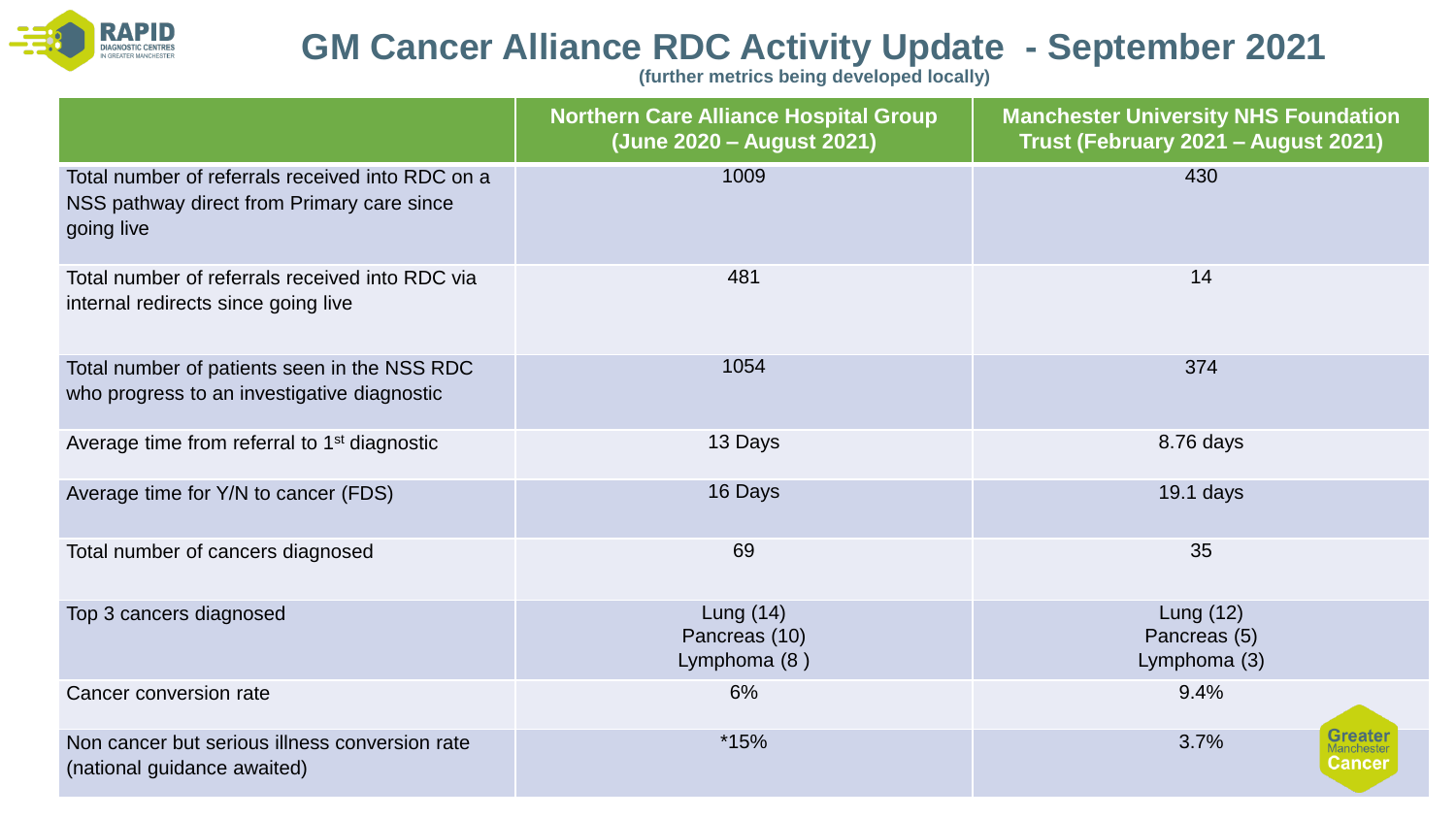

| <b>Further Roll out</b><br>of NSS RDCs    | • 2021-2022 roll out of RDCs in the 4 remaining localities (Wigan, Bolton, Stockport, Tameside and Glossop) to address<br>inequalities of access to and inequity of provision of the RDC approach.<br>• Meetings progressing with all new sites, with the aim of having a NSS RDC in all localities by the end of 2021/2022.<br>. RDCs are expected to play a significant role in recovery and backlog of cancer services, as per 2021/2022 NHSE Planning<br>Guidance. |
|-------------------------------------------|------------------------------------------------------------------------------------------------------------------------------------------------------------------------------------------------------------------------------------------------------------------------------------------------------------------------------------------------------------------------------------------------------------------------------------------------------------------------|
| <b>Primary Care</b><br><b>Networks</b>    | • In collaboration with the GM Cancer Alliance Early Diagnosis Steering Group, through the development of RDCs across<br>the whole of GM support PCNs in the earlier identification of patients with suspected cancer.                                                                                                                                                                                                                                                 |
| <b>Future</b><br>Sustainability           | • Through the work of the GM RDC Commissioning Task and Finish group commissioning and future sustainability discussions<br>have commenced with MFT and NCA with a view to considering RDC activity as business case as usual and sustained within<br>contractual arrangements ahead of 31/3/2024.<br>• Ensure equity of access to RDC pathways for the population of GM.                                                                                              |
|                                           |                                                                                                                                                                                                                                                                                                                                                                                                                                                                        |
| Alignment with<br><b>CDHs</b>             | • Ensure RDC pathway developments across GM align with Community Diagnostic Hubs (CDH) as per NHSE/I requirements.                                                                                                                                                                                                                                                                                                                                                     |
|                                           |                                                                                                                                                                                                                                                                                                                                                                                                                                                                        |
| <b>Embedding RDC</b><br><b>Principles</b> | . In collaboration with GM Cancer Alliance Pathway Boards where appropriate continue to embed RDC principles into Site<br>Specific cancer pathways and part of BTPs.                                                                                                                                                                                                                                                                                                   |
|                                           | Cancer                                                                                                                                                                                                                                                                                                                                                                                                                                                                 |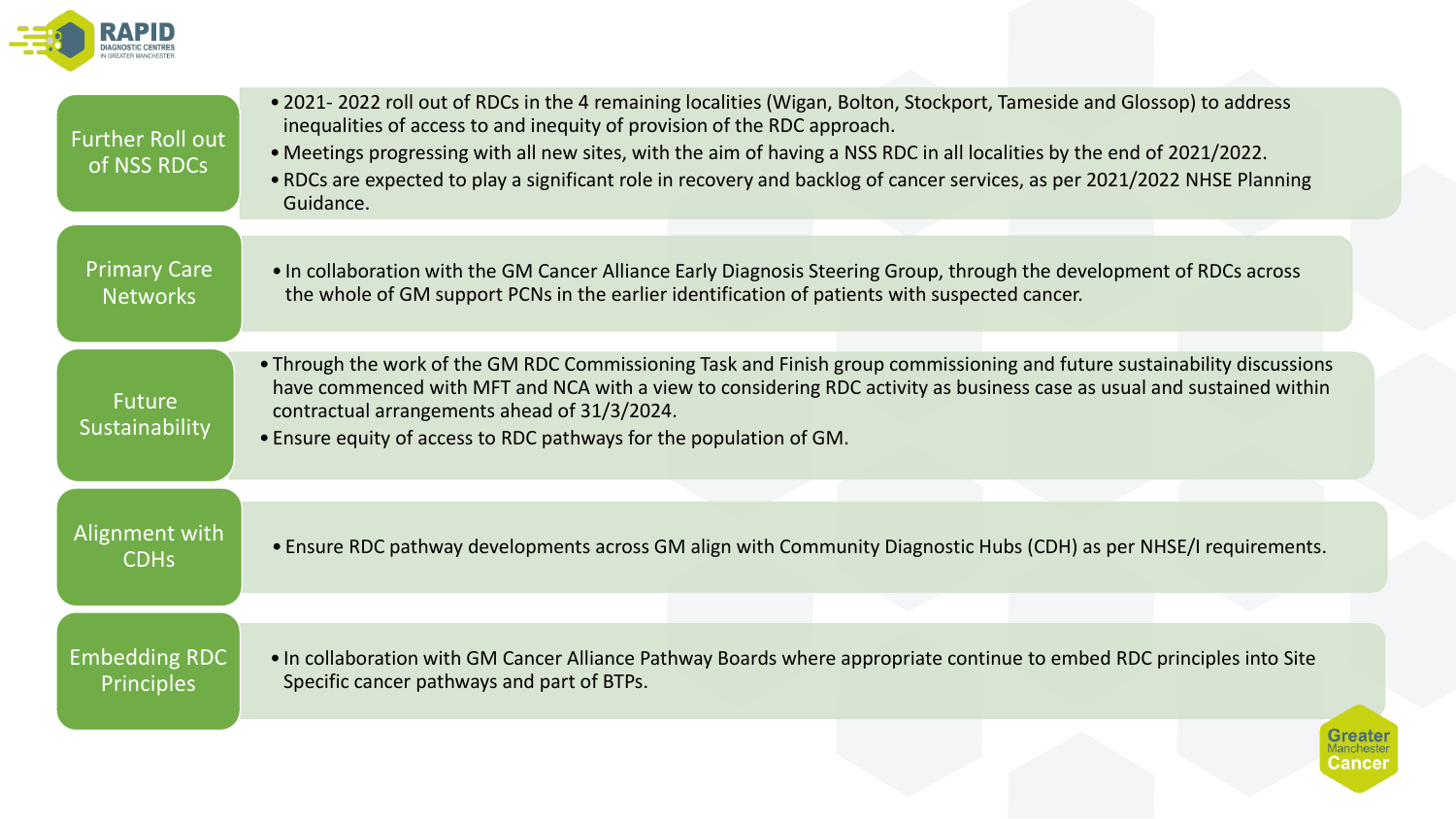# **GM Cancer HPB Pathway Board**

- The pathway boards aim to deliver system wide improvements to cancer pathways and patient care, with a particular focus on ensuring equity of access to services across the population we serve.
- Offer an objective and collaborative approach to service improvement.
- Pathway Boards bring together stakeholders from across Greater Manchester including clinicians, service users, primary/secondary care representatives, commissioners and other groups to create an engaged, multidisciplinary board which is representative of the whole patient pathway

#### HPB Pathway Board:

- Working on a Site-Specific HPB RDC pathway for patients within the Manchester and Trafford locality.
	- Patients referred from the GP on a HPB suspected cancer referral form will be offered a CT scan within 24- 48 hours which will be hot reported.
	- CNS led, supported by the on-call HPB surgeon and a cancer care co-ordinator
	- Service will open end of October